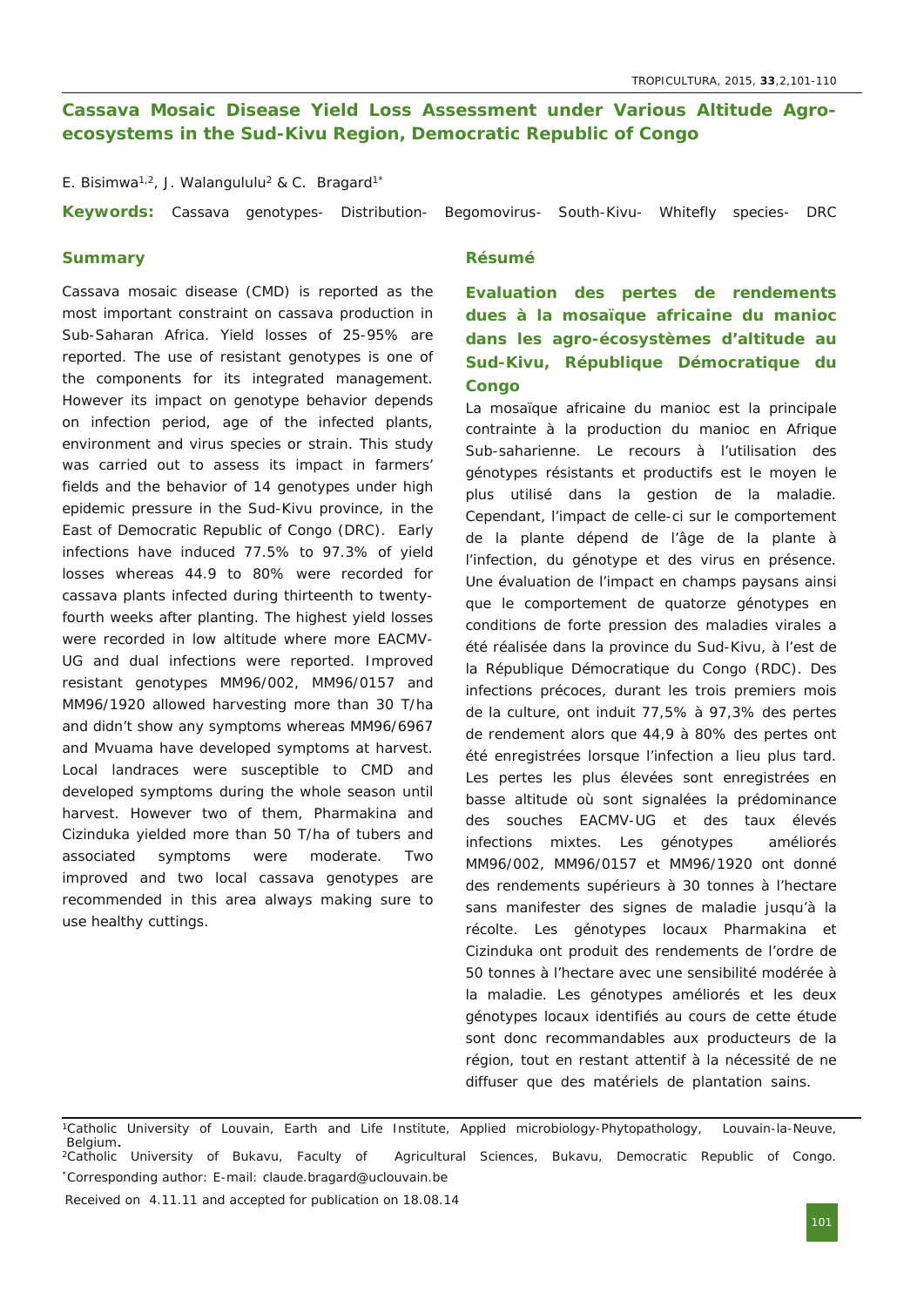# **Introduction**

Cassava is a key food security crop in Africa and DR Congo as more than 60 percent of the population uses it as an important staple and cash crop. Cassava mosaic disease (CMD) is the most important constraint (9). Its causal agents have been described and recognized in what is now known as African Cassava Mosaic Virus (ACMV) and East African Cassava Mosaic Virus (EACMV) both from Family Geminiviridae, Genus Begomovirus (9). ACMV occurred in all cassava growing areas in Africa while EACMV was mainly encountered in Eastern Africa. During the 1990s, consequent to CMD pandemic observed in Uganda, detection and diagnosis studies revealed a new virus, the East African Cassava Mosaic Virus-Uganda (EACMV-UGV), a recombinant form between the ACMV and EACMV (17).

EACMV-UGV rapid spread associated to dual infections with ACMV and high vector population were described as the main factors driving the severe epidemic disease in several African countries (9).

Actually, eight CMBs are occurring in Sub-Saharan Africa, the African Cassava Mosaic Virus (ACMV)(7), the East African Cassava Mosaic Virus (EACMV) and EACMV-like strains  $(7, 9, 17)$ , the East African Cassava Mosaic Cameroon Virus (EACMCV) (5), the East African Cassava Mosaic Malawi Virus (EACMMV) (18), the East African Cassava Mosaic Zanzibar Virus (EACMZV) (11), the South African Cassava Mosaic Virus (SACMV) (2), the Indian Cassava Mosaic Virus (1) and the South East African Cassava Mosaic Virus (SEACMV) recently reported by Harimala *et al.* (6) and proposed as a new species.

Neuenschwander *et al.* (14) and Monde *et al.* (12) studies showed that only ACMV and EACMV-UGV are occurring in DR Congo in single or mixed infections. The direct consequence of the CMD epidemic spread led to serious crop failure and yield losses, ranging from 25 to 95% which seriously affected the local farmer's livelihood in Sub-Saharan Africa (8). Following the epidemic spread of CMD, yield loss

study was reported by Fargette *et al.* (4) in Ivory Coast.

They observed greater yield decrease when plants were infected from cuttings than when it was realized by whiteflies. Yield losses were estimated at 40%.

In Uganda, Owor *et al.* ( 15) field study showed that CMD is responsible for 82% yield decreasing due to double infection ACMV-EACMV-UG2 'severe', while ACMV alone, EACMV-UG2 'mild' and ACMV-UG2 'severe' induced respectively 42%, 12% and 68% of yield losses. In Tanzania, Legg *et al.* (9) recorded 72 to 90% of yield loss on the three most cultivated local varieties in different locations. Malowa *et al.* (10) have recorded 68% of yield loss in Kenya.

This study was the planned to provide more information on CMD impact, considering cassava genotypes behavior, virus species involved, plant age at infection and the environment in which they are involved, especially in DR Congo where available data on CMD are limited.

### **Materials and methods**

This study was realized in the Sud-Kivu province, in Democratic Republic of Congo. A survey was undertaken in different villages splited up in three altitude agro-ecosystems. In the first agroecosystem corresponding to the tropical zone in low altitude (climate type AW1-3, altitude  $<$  to 1000 m, rainfall < 1300mm/year, annual mean temperature >24°C), Luvungi, Sange and Kiliba villages were selected as the survey sites. Within the second area corresponding to tropical zone mid-altitude (climate type AW3, altitude 1000-1400 m, rainfall  $> 1300$ mm/year, annual mean temperature 20-23 °C), the villages of Kalehe, Katana, Kavumu, Mudaka were selected. Within the third agro-ecosystem corresponding to tropical zone in high altitude (climate type CW, altitude >1400 m, Rainfall >1300 mm/year, annual mean temperature 12-19 °C), the villages of Walungu and Nyangezi were selected. For the soil characteristics in the area of the study, it can be noticed that in Mid and high altitude, clay soils are predominant while in low altitude a predominance of sandy soils with alluvial deposits is observed. A field experiment was carried out to assess genotypes behavior under high CMD epidemic pressure.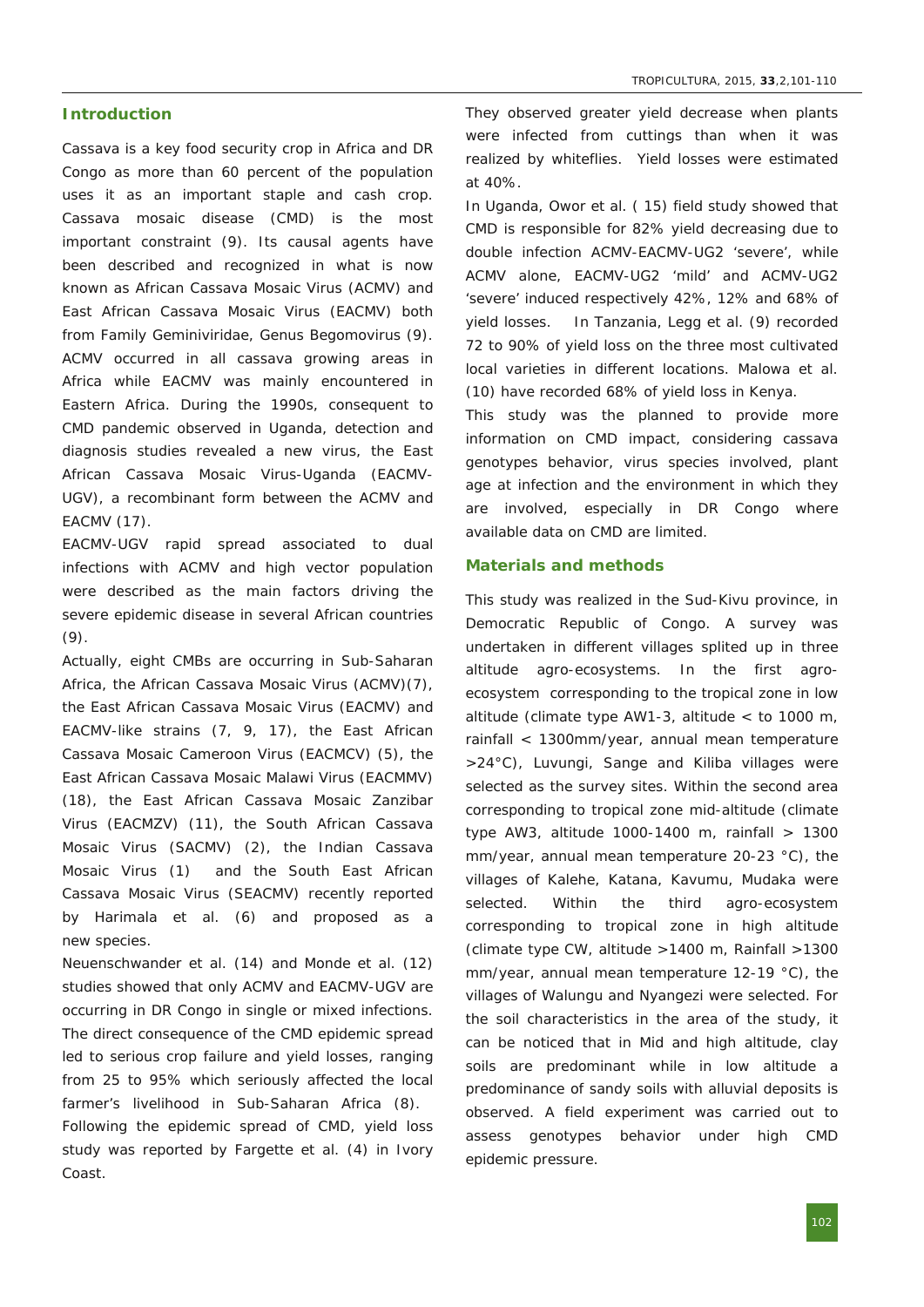### **Data collection from farmer's fields**

The CMD impact on yield loss in farmer's fields was assessed in nine selected villages regarding ecological conditions, cultivated varieties, local farmer's practices and the CMD pressure (incidence and severity). In each village, three cassava fields were selected and in each field, three groups of 40 plants each were observed for the assessment. The three categories of groups were subdivided as following: (i) a group of CMD asymptomatic plants, (ii) a group with plants which showed CMD symptoms from plantation to twelfth week after planting (WAP) and (iii) a group with plants which showed CMD symptoms during the period from thirteenth to twenty-fourth WAP. A total of 2520 cassava plants were observed during the survey. Cassava farmer's fields were monitored since the plantation until harvest. The parameters like CMD severity score, plant growth and yield data were recorded. Yield loss was expressed as a percentage of the diseased plants yield compared to asymptomatic plants yield.

### **Yield loss under field experimental conditions**

Field experiment was installed at Sange, at 3°05 S and 29°17' East, 890 m of altitude. Climate is semihumid with two rainy seasons and two dry seasons, annual mean temperature is around 27 °C range from 22 °C to 32 °C. Stem cuttings of ten most commonly cultivated local genotypes and five improved genotypes were used for the experiment. Cuttings were planted at 1 m x 1 m in a completely randomized block with three replications spaced 2 m apart. Severely diseased plants of local variety Nambiyombiyo were planted all sides of each plot to reinforce the inoculum pressure. Each replication comprised 15 plots of 20 m<sup>2</sup> spaced 1 m apart. All routine cultural practices were adopted and no fertilizer was applied. The trial was installed during the 2007 September rainy season. Field data were recorded from plantation to harvest. The severity of CMD was scored using a scale of 1-5 where 1 represents a plant with no symptoms and 5 represents very severe symptoms including chlorosis, leaf distortion and stunting (16). CMD virus species was diagnosed by PCR. The plant height, stem diameter, leaf square and yield were taken into consideration to attribute the score for CMD severity. Cassava tuber roots were separated in two groups (marketable and non marketable tubers) considering their size and weight. The total number, marketable and non-marketable tuber roots percentage per plant were also recorded. Collected data were compared with general analysis of variance (ANOVA) using GenstatDiscovery edition 3 (www.vsni.co.uk) and yield loss was expressed as a percentage of the diseased plants yield compared to healthy and improved varieties plants yield.

# **Results**

Collected results on the CMD impact in farmers' fields and field experiment are respectively summarized in tables 1 and 2.

Table 1 shows the effect of CMD appearance period on the yield and its components in different locations both in high and low altitude and low altitude. In the high altitude locations, when the disease appeared early, the yield varied from 1.34 tons per hectare at Katana to 3.16 at Kavumu.

For mid-term infection plants, it produced 3.78 tons per hectare at Katana to 10.91 at Kavumu while healthy plants have produced 7.6 and 19.8 tons per hectare in those two locations.

In low altitude, the yields of early infected plants was comparable to those recorded in high altitude and varied from 1.47 tons par hectare at Sange to 4.33 tons at Kiliba. When infected at the mid-term of the crop cycle, the yield was 2.67 tons per hectare at Luvungi to 22.67 at Kiliba while when infected late the yield ranged between 14 tons per hectare at Luvungi and 54 tons at Sange. The recorded values of the yield components (tubers' number per plant, tubers' weight par plant, tubers' diameter and tuber length) described the same tendency as the global yield.

Table 2, is presenting field trial results, total tubers yield, biomass yield, percentage of dried matter, tubers' number per plant, percentage of marketable tubers and tuber's cyanide content.

Concerning the total tuber yield, improved have produced more than local genotypes. Among the improved varieties, the highest yield, 64 tons per hectare, was harvested with MM96/002 and the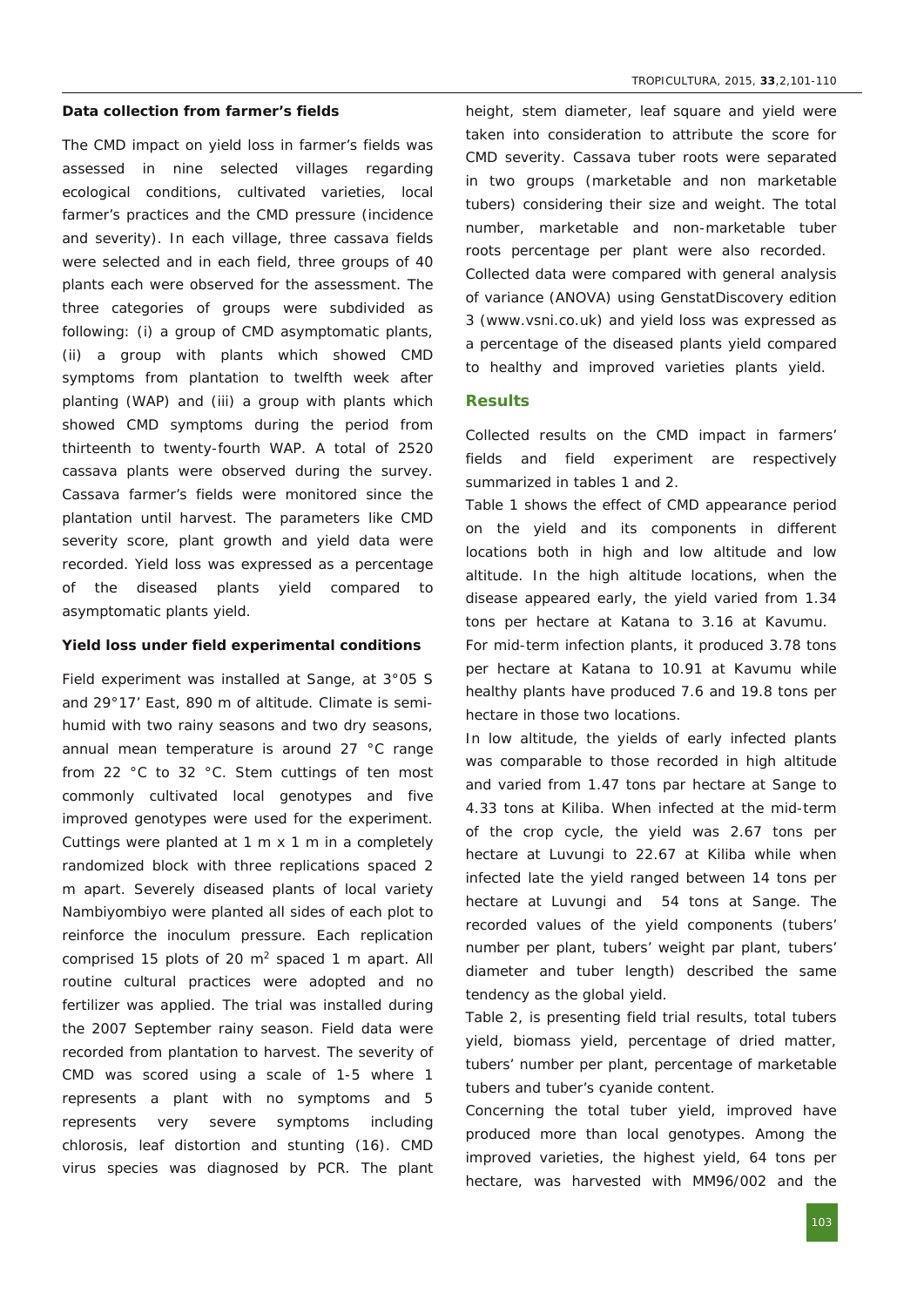# Table 1<br>**1 Impact of CMD infection period on cassava yield in farmer's field under different agro-ecosystems in South-**Impact of CMD infection period on cassava yield in farmer's field under different agro-ecosystems in South-<br>Kivu, DRC (CMD= cassava mosaic disease, WAP= week after planting).

Kivu, DRC (CMD= cassava mosaic disease, WAP= week after planting).

| Agro-ecosystems                                                                                                     | Villages       | CMD symptoms<br>appearance | Total yield t/ha |                   | Tuber weight/plant(kg)   |          | Tubers number/plant      | Tuber diameter (cm) |                    | Tuber length (cm) |             | Severity<br>score |
|---------------------------------------------------------------------------------------------------------------------|----------------|----------------------------|------------------|-------------------|--------------------------|----------|--------------------------|---------------------|--------------------|-------------------|-------------|-------------------|
| >1000m, clay soils, rain Kalehe Ihusi<br>> 1400mm/year, mean<br>t°<24°C)<br>NORTH (altitude                         |                | 0-12 WAP                   | $1.89 \pm 0.20$  |                   | $0,17\pm0,022$           | £.       | ᅩ<br>$0,86 \pm 0,190$    | $4,26 \pm 1,28$     | Φ                  | $16,67 \pm 0,943$ | Φ           |                   |
|                                                                                                                     |                | 13-24 WAP                  | $4,01 \pm 0,37$  | ᇰ                 | $1,76\pm0,171$           | Δ        | $1,53\pm0,330$           | $5,87\pm0,74$       | Ō                  | $21,86 + 1,68$    | Δ           |                   |
|                                                                                                                     |                | Asymptomatic               | $7,6 + 0,87$     | ō                 | $2,67\pm0,810$           | $\Omega$ | $4,63\pm0,442$           | 7,63±0,45           | ٥c                 | $33 \pm 7,35$     | کڑ          |                   |
|                                                                                                                     | Katana         | $0.12$ WAP                 | $1,34\pm0,34$    |                   | $0,10\pm0,018$           | ≞        | ō<br>$1,33\pm0,074$      | $2,97\pm0,40$       | g                  | $15,96 \pm 1,38$  | $\mathbf 0$ |                   |
|                                                                                                                     |                | 13 24 WAP                  | $3,78+0,60$      |                   | $0,17\pm0,018$           | ᇰ        | $2,33\pm0,234$           | $4,24 \pm 0,65$     |                    | $21,14\pm2,34$    | Δ           |                   |
|                                                                                                                     |                | Asymptomatic               | $17 + 1, 17$     |                   | $0,73\pm0,046$           | ු        | $4,67 \pm 0,415$         | $6,64\pm0,74$       | Ċ                  | $31,43\pm4,43$    | ى           |                   |
|                                                                                                                     | Kavumu         | 0-12 WAP                   | $3,16\pm0.46$    | Ë                 | $0,17\pm0,022$           | Ξ.       | $2,33\pm0,117$           | $3,43\pm0,43$       |                    | $17,1+1,58$       | Φ           |                   |
|                                                                                                                     |                | 13-24 WAP                  | $10,91 \pm 1,37$ |                   | ը<br>1<br>$0,43\pm0,043$ |          | 3,33±0,355               | $4,71\pm0,75$       | ω                  | $23,29\pm2,87$    | ರ           |                   |
|                                                                                                                     |                | Asymptomatic               | $19,8 + 1,51$    | ပ                 | $0,83\pm0,101$           |          | $4,76 \pm 0,686$         | $5,43\pm0,97$       | ₽                  | $30 + 3,83$       |             |                   |
|                                                                                                                     | Mudaka Kalambo | 0-12 WAP                   | $3 + 0,53$       | Ξ                 | $0,13\pm0,020$           |          | $2,33\pm0,179$           | $3,43\pm0,47$       |                    | $16,43\pm2,30$    | ¢           |                   |
|                                                                                                                     |                | 13-24 WAF                  | $4 + 0,37$       | $\mathbf{r}$      | $0,13\pm0,026$           | ≞        | $2,67 \pm 0,180$         | $4,71\pm0,75$       | ď                  | $21,86 \pm 1,68$  | σ           |                   |
|                                                                                                                     |                | Asymptomatic               | $13,37 \pm 1,24$ | $\mathbf  \omega$ | $0,54 \pm 0,028$         | σ        | पु<br>5±0,289            | $5,43\pm0,95$       | $\frac{e}{\sigma}$ | $33,86 \pm 5,40$  | $\Omega$    |                   |
| with alluvial deposits,<br><1000m, sandy soils<br>rain <1300mm/year,<br>SOUTH (Altitude<br>mean $t^{\circ}$ > 24°C) | Uvira Luvungi  | 0-12 WAP                   | $1,67\pm0,10$    |                   | $0,18\pm0,020$           | £.       | £.<br>$0,63\pm0,090$     | $5,37\pm0,75$       | g                  | $21,43\pm2,65$    | o           |                   |
|                                                                                                                     |                | 13-24 WAP                  | $2,67\pm0,17$    | Ξ                 | $0,27\pm0,043$           |          | $1,54 \pm 0,190$         | $7,47\pm0,74$       | ەە                 | 31,71±3,50        | ەد          |                   |
|                                                                                                                     |                | Asymptomatic               | $14 + 1,19$      | Φ                 | $1,4+0,072$              | Φ        | $4,63\pm0,281$           | $9,76 \pm 1,47$     | ø                  | 43,14±3,53        | ā           |                   |
|                                                                                                                     | Uvira Sange    | 0-12 WAP                   | $1,47\pm0.10$    |                   | 0,15±0,021               | ≞        | $0.63 \pm 0.054$         | $5,71\pm0.95$       | g                  | $21,43\pm2,64$    | Δ           |                   |
|                                                                                                                     |                | 13-24 WAP                  | $8,33 \pm 1,68$  | ट                 | $.83 \pm 0.179$          | Δ        | 핑<br>5±0,563             | 8,09±1              | م                  | $33 \pm 2,77$     | ەم          |                   |
|                                                                                                                     |                | Asymptomatic               | $54 + 3,96$      | a                 | $5,4\pm0,486$            | m        | $\Omega$<br>8,67±0,626   | $9,3+2,03$          | n,                 | $45,29 \pm 1,97$  | œ           |                   |
|                                                                                                                     | Uvira Kiliba   | 0-12 WAP                   | $4,33+0,66$      | ᅩ                 | $0,43\pm0,043$           | Ъq       | Ō<br>$1,7+0,173$         | $5,71 \pm 1$        | $\sigma$           | $21,43\pm2,64$    | τ           |                   |
|                                                                                                                     |                | 13 24 WAP                  | $22,67\pm2,70$   | $\Omega$          | $2,27\pm0,314$           | Ü        | $5,17\pm0,390$           | $7,36 \pm 1$        | ەم                 | $33,57 \pm 3,55$  | م           |                   |
|                                                                                                                     |                | Asymptomatic               | $53 + 4,2$       | <b>ro</b>         | $5,3+0,469$              | æ        | <b>ro</b><br>$9,1+0,893$ | $9,64 \pm 1,11$     | n,                 | $43,57 \pm 2,82$  | <b>ro</b>   |                   |
|                                                                                                                     |                |                            | $Lsd = 1,674$    |                   | $Lsd = 0,264$            |          | $Lsd = 0,399$            | $LSd = 1,073$       |                    | $Lsd = 3,323$     |             |                   |

O PIC U L T U R A, 2 0 1 5, **3 3**,2,1 0 1 1 1 0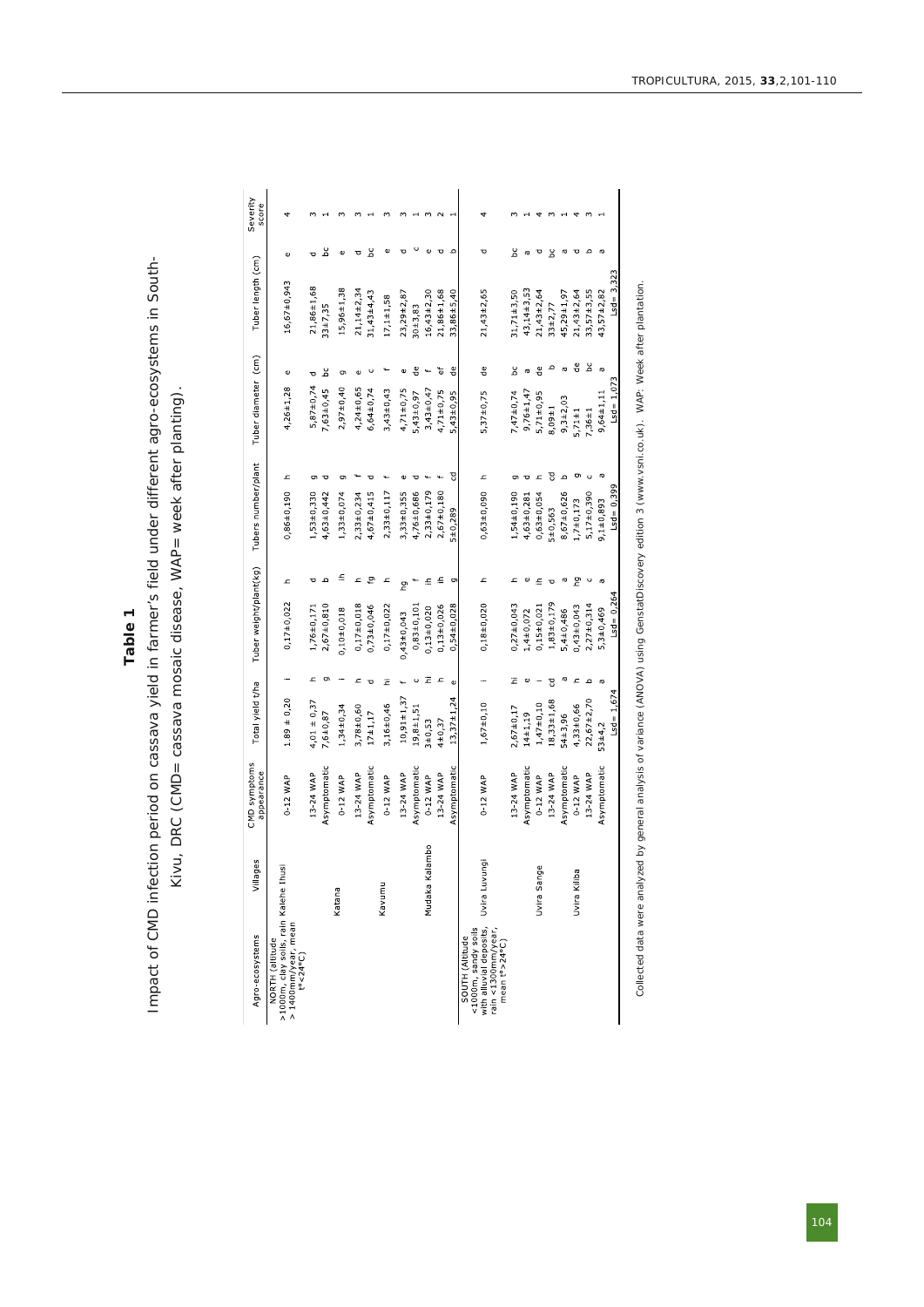Table 2<br>CMD impact on cassava growth and yield in field trial at Sange, DRC. CMD impact on cassava growth and yield in field trial at Sange, DRC.

|                 | Genotype name             | Yield (t/ha)  |                          | Biomass vield (t/ha) |          | of dried matter<br>್ಥೆ |    | Num. of tub/pl                   |   | % market. tubers  |         | Comp.HCN (ppm)                   |   | Mean sey               |   |
|-----------------|---------------------------|---------------|--------------------------|----------------------|----------|------------------------|----|----------------------------------|---|-------------------|---------|----------------------------------|---|------------------------|---|
|                 | MM96/002                  | $64 \pm 3,74$ | ø                        | $54 + 5,02$          | ā        | $33,6 \pm 4,16$        |    | $9 + 1,87$                       | 음 | $90 \pm 2,92$     | $\circ$ | $20 + 2,55$                      | Φ | $1 \pm 0$              | Φ |
|                 | Mapendo (MM96/6967)       | $48 + 5,20$   | ပ                        | $49 + 3,94$          |          | $38,1 \pm 3$           | ੲ  | $\frac{1}{6}$                    | 응 | $80,2 \pm 2,77$   | 응       | $100 \pm 1.16$                   |   | $2,2 \pm 0,44$         |   |
|                 | MM96/0157                 | $46 \pm 2,92$ |                          | $39 \pm 2,24$        |          | $36 \pm 1,87$          | ಕಿ | $8 + 0,70$                       | ک | $85 \pm 3$        | ပ       | ± 3,74<br>105                    |   | $1 \pm 0$              | Φ |
|                 | Sawasawa (MM96/1920)      | $37 + 3,54$   | p                        | $27 \pm 0,94$        | Φ        | $40 \pm 2,55$          | ى  | $\frac{1}{11}$<br>$\overline{ }$ | ੲ | $100 \pm 0$       | G       | $\frac{1}{1}$<br>$\overline{30}$ | Φ | $\circ$<br>$+$         | Φ |
| Local landraces | MVUAMA (Pronam<br>83/138) | $29 + 2,35$   | ¢                        | $25 \pm 3,39$        |          | $40,1 \pm 1,43$        | کا | $\frac{1}{1}$                    | ੲ | $70 + 2,45$       |         | $50 \pm 3,39$                    |   | 0<br>$\overline{+}$    |   |
|                 | Pharmakina                | $56 + 1,58$   |                          | $50 \pm 1,22$        |          | $42,1 \pm 1,19$        | c  | $9 \pm 1,22$                     | 음 | $100 \pm 0$       | æ       | $50 \pm 4,18$                    |   | 0<br>$\overline{+}$    |   |
|                 | Cizinduka                 | $54 \pm 4,18$ |                          | $51 \pm 2,9$         | 음        | $44,8 \pm 3,42$        | Ğ  | $8 + 1,87$                       | ى | $85 + 5,52$       |         | ± 4.9<br>200                     |   | 0<br>$\overline{+}$    |   |
|                 | Kamegere                  | $30 \pm 2,74$ | Φ                        | $31 \pm 2,12$        | ਹ        | $38,1 \pm 1,82$        | ੲ  | ± 0,64<br>5                      | Φ | $77,5 \pm 2,29$   |         | ± 2,35<br>100                    |   | 0<br>$\overline{+}$    |   |
|                 | <b>N'BAILO</b>            | $30 + 3,16$   | ¢                        | $28 \pm 2,3$         | 응        | $37,6 \pm 3,65$        | ಕೆ | $7 \pm 1,58$                     | ੲ | $83 \pm 2,45$     | 2       | ± 30,7<br>600                    |   | 0,44<br>$3,2 +$        |   |
|                 | Nakarasi                  | $30 \pm 2,49$ | ¢                        | $31 \pm 2,3$         | ᇰ        | $38,1 \pm 0,22$        |    | $\pm 0,70$<br>m                  | Φ | $77 + 2,35$       |         | ± 3,54<br>100                    |   | $4 \pm 0$              |   |
|                 | Naunde                    | $30 \pm 3,43$ | Φ                        | ∞<br>$50 + 1,5$      | $\Omega$ | $19,4 \pm 1,52$        |    | $7 \pm 0,70$                     | ੲ | $100 \pm 0$       |         | ± 0,71<br>100                    |   | $\circ$<br>$rac{+}{4}$ |   |
|                 | Nambiyombiyo              | $28 + 3,39$   | ťΦ                       | $26 \pm 3.8$         | ¢        | $33 \pm 1$             |    | $5 + 1,58$                       | Φ | $77,9 \pm 3,54$   | ъ       | ± 24,8<br>200                    |   | 0<br>$\overline{+}$    |   |
|                 | M'Meana                   | $25 \pm 3,54$ | ے                        | $26 + 3,6$           | Φ        | $40 \pm 2,83$          | ەم | $\frac{1}{4}$                    | Φ | $74 \pm 1,41$     | రా      | ± 18,1<br>200                    |   | $3,6 \pm 0,54$         |   |
|                 | Kanyunyi                  | $24 \pm 3.08$ |                          | $26 \pm 3.6$         | Φ        | $29,2 \pm 3,11$        | 9  | $7 + 0.70$                       | ੲ | $85 + 2,55$       |         | ± 3,7<br>200                     |   | $3 \pm 0$              |   |
|                 | Namuliro                  | $20 + 3,61$   | $\overline{\phantom{0}}$ | ፰<br>$39 \pm 3$ ,    | ပ        | $\sim$<br>$35 +$       | ťΦ | $10 \pm 1.87$                    | Ğ | 2,74<br>$+$<br>90 | ص       | ±5,34<br>105                     |   | $3,2 \pm 0,44$         |   |
| Lsd values      |                           | 3,56          |                          | 3,36                 |          | 2,67                   |    | 1,48                             |   | w                 |         | 14,27                            |   | 0.31                   |   |

yield has been estimated was a total in tubers weight of the harvested plants per hectare. Numbers with different alphabetic letters are significantly different at p 0.05 level.

yield has been estimated was a total in tubers weight of the harvested plants per hectare. Numbers with different alphabetic letters are significantly different at p 0.05 level.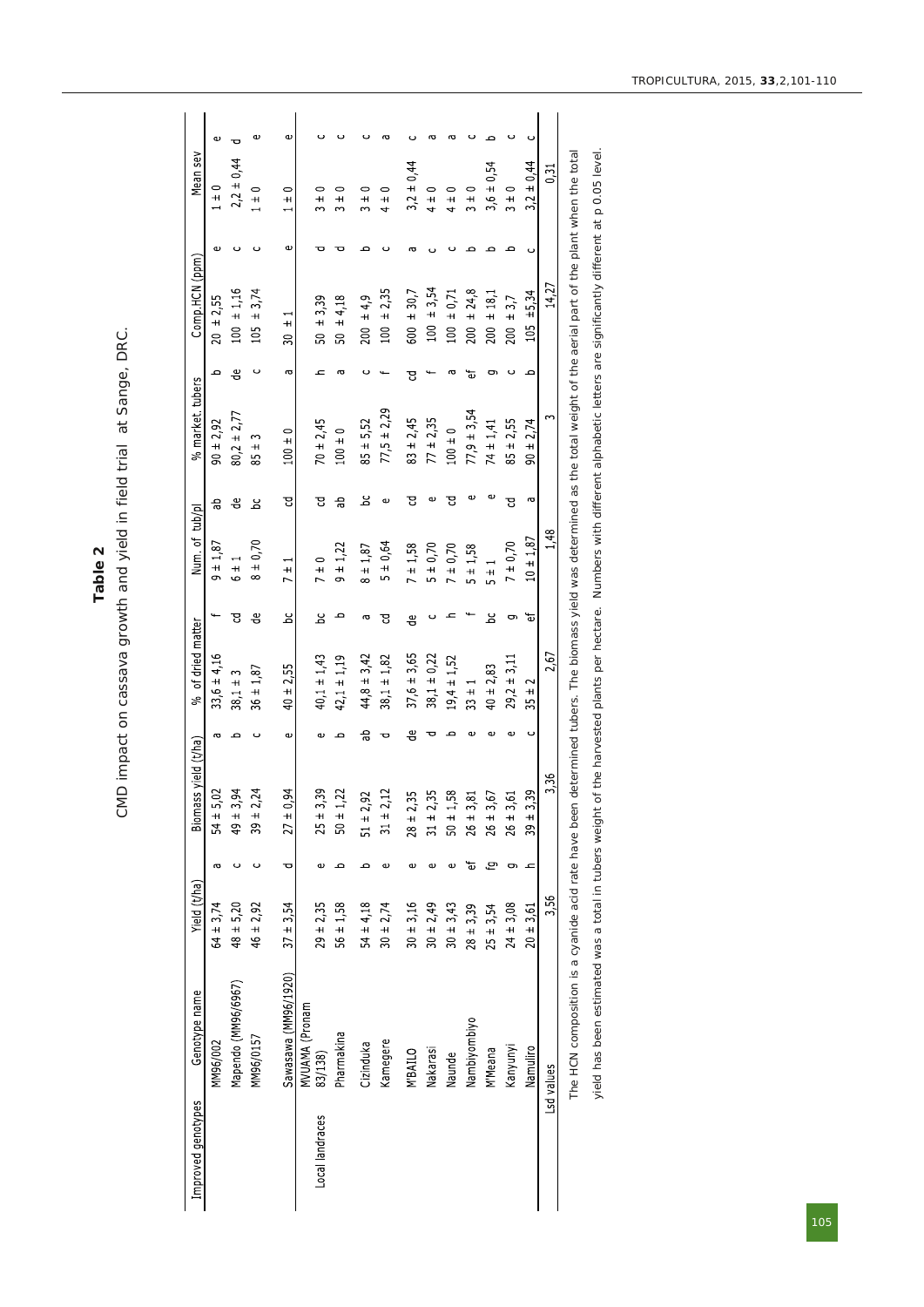

CMD impact was assessed on total tuber yield (a), number of tubers per plant (b), biomass yield (c), percentage of marketable tubers (d).

**Figure <sup>1</sup>** Cassava mosaic disease (CMD) severity and its impact on cassava genotypes growth and yield under field experiment conditions at Sange.

lowest, 37 tons per hectare, with Sawasawa. Nine of the ten local genotypes have produced 30 tons per hectare or less than it, while two of them (*Pharmakina* and *Cizinduka*) has produced 54 and 56 tons per hectare more than some of the improved genotypes.

The biomass yield described almost the same tendency as the total tuber yield, three of four improved varieties (excluding *Sawasawa*) and three local varieties (*Pharmakina, Cizinduka* and *Naunde*) have produced the high biomass quantity.

The percentage of dried matter didn't show any difference between improved and local genotypes, the best percentage was recorded for local genotypes *Pharmakina* and *Cizinduka* which also yielded a percentage of marketable tubers comparable to those of improved genotypes. The tuber cyanide content was higher in local than in improved genotypes.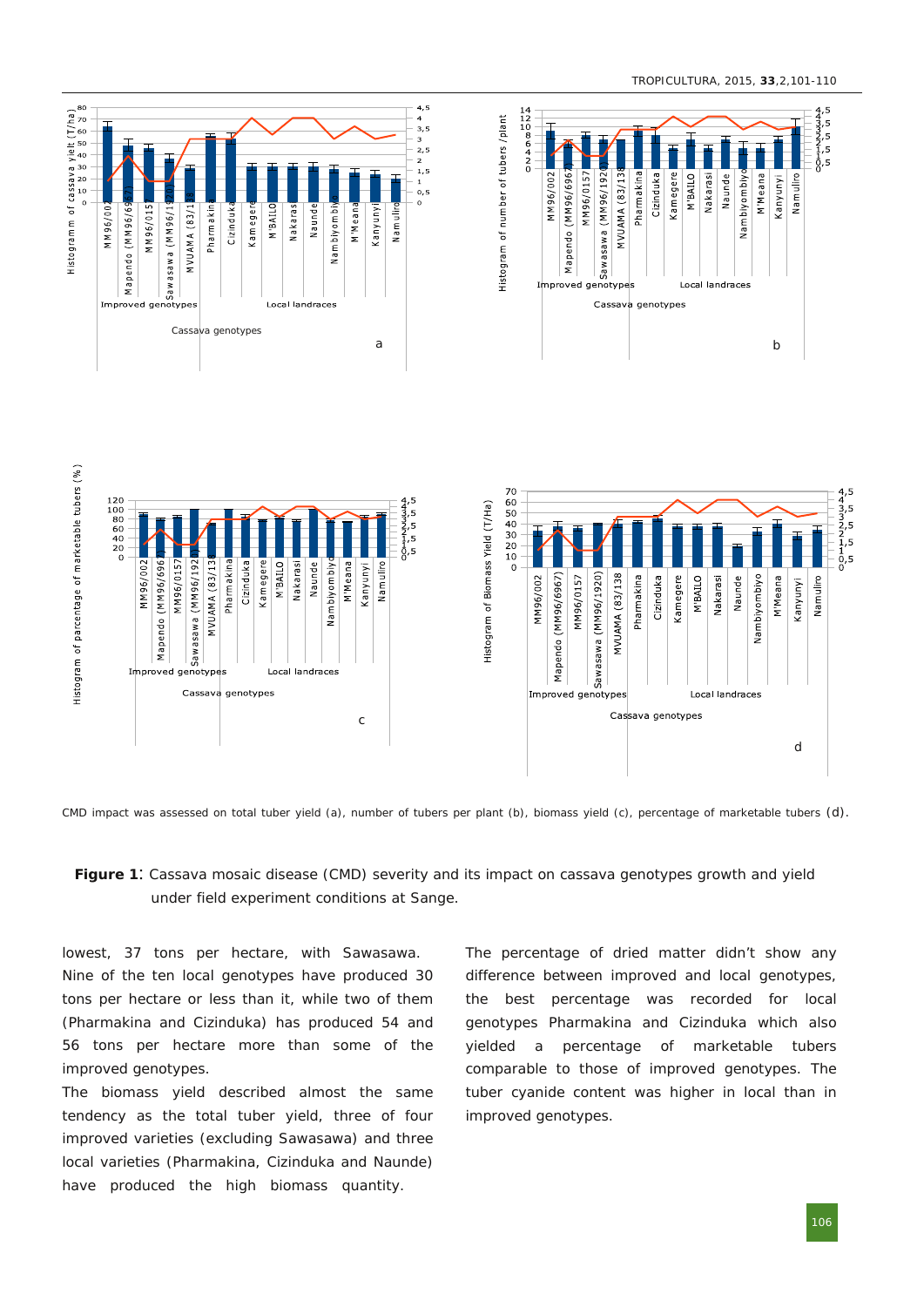# **Discussion**

**CMD yield losses in farmers' fields in various** agro-ecosystems

Yield data collected from cassava farmers' fields in various agro-ecosystems showed a significant decrease of cassava yield depending on the period from when cassava plants have been infected. There are homogenous results of yield loss when cassava plants are infected from cuttings (0-12 WAP) independently of the agro-ecosystem, no significant difference has been observed within this group, total yield was less than 2 t/ha and yield losses were estimated in the range of 77.5% at Mudaka to 97.3% at Sange.

Within the second group (diseased plant during the period between 12-24 WAP), cassava yields were 3.8 t/ha; 4 t/ha; 4 t/ha and 10 t/ha respectively for Kalehe, Mudaka, Katana and Kavumu in high altitude while it was 18 t/ha and 22.67 t/ha for Sange and Kiliba in low altitude. Cassava yield significantly differed depending on the agroecosystems characteristics (climate and soil). In altitude, low temperature is responsible of cassava yield decrease resulting in growth reduction and crop cycle extension.

The associated percentages of yield loss induced by the CMD presence varied from 44.9% to 76% in high altitude and 58% to 80% in low altitude.

Healthy plants didn't produce the same cassava tubers volume depending on the agro-ecosystems characteristics (climate and soil). At Uvira (Kiliba and Sange) in low altitude, cassava yield recorded was 53-54 t/ha whereas it was 7-19 t/ha in high altitude agro-ecosystems.

These results demonstrate a greater yield decrease in low altitude mainly induced by the predominance of more virulent CMBs (EACMV-UG) alone or in mixed infections with ACMV which is associated to severe CMD symptoms and more damage than in high altitude where less virulent CMBs (ACMV alone) were predominant. Additionally, both in high and low altitude agro-ecosystems, early infection on cassava plants is responsible of more than 50% of tubers yield losses but the yield decrease is significantly high in low altitude agro-ecosystems. Curiously, it's the first time highest yield losses

percentages are recorded comparing to those which have been recorded elsewhere with a high virulent CMBs diversity (13).

The great percentages of total yield losses measured in this study were induced by several factors combination. The predominance of susceptible cassava genotypes in farmers' fields in the surveyed area, the plant age when plants were infected, the virus species and their interaction with the environment in which they are involved were combined to produce severe symptoms and yield losses greater than when each factor is considered alone. These results are similar with those of Fargette *et al.* (4) report, only the infection date and one virus species was considered, yield losses were low. Owor *et al.* (15) report in Uganda, measured yield loss induced by CMD virus species in single and dual infections EACMV-UG/ ACMV on a local susceptible variety, yield losses were higher in dual infection than in single infection. Legg *et al.* (9) report in Tanzania has considered the cassava genotypes in combination with the growth environment and showed that yield losses depend on the environment where cassava is grown.

**Evolution of the CMD severity during the cultivation period**

The development of the disease on local varieties from healthy and less diseased plants showed a CMD symptom progression from moderate to severe symptoms. The fact that at harvest, CMD recorded scores were ranged from 3 to 4, suggests that local landraces are all sensitive at different level. Three varieties *Kamegere*, *Nakarasi* and *Naunde* were the most severely diseased and presented high susceptibility to the disease with CMD score of 4. On the other hand, the varieties *M'Bailo*, *Nambiyombiyo*, *Namuliro*, *Cizinduka*, *Pharmakina* and *Kanyunyi* are less susceptible or tolerant to the disease and they showed CMD score 2 to 3. The new improved varieties were separated in two different groups for their susceptibility to CMD. The first group contains two varieties (*Mapendo* and *Mvuama*) which showed CMD symptoms at harvest while the second contains three varieties which didn't show any symptom (MM96/002, MM96/0157 and Sawasawa) (Table 3).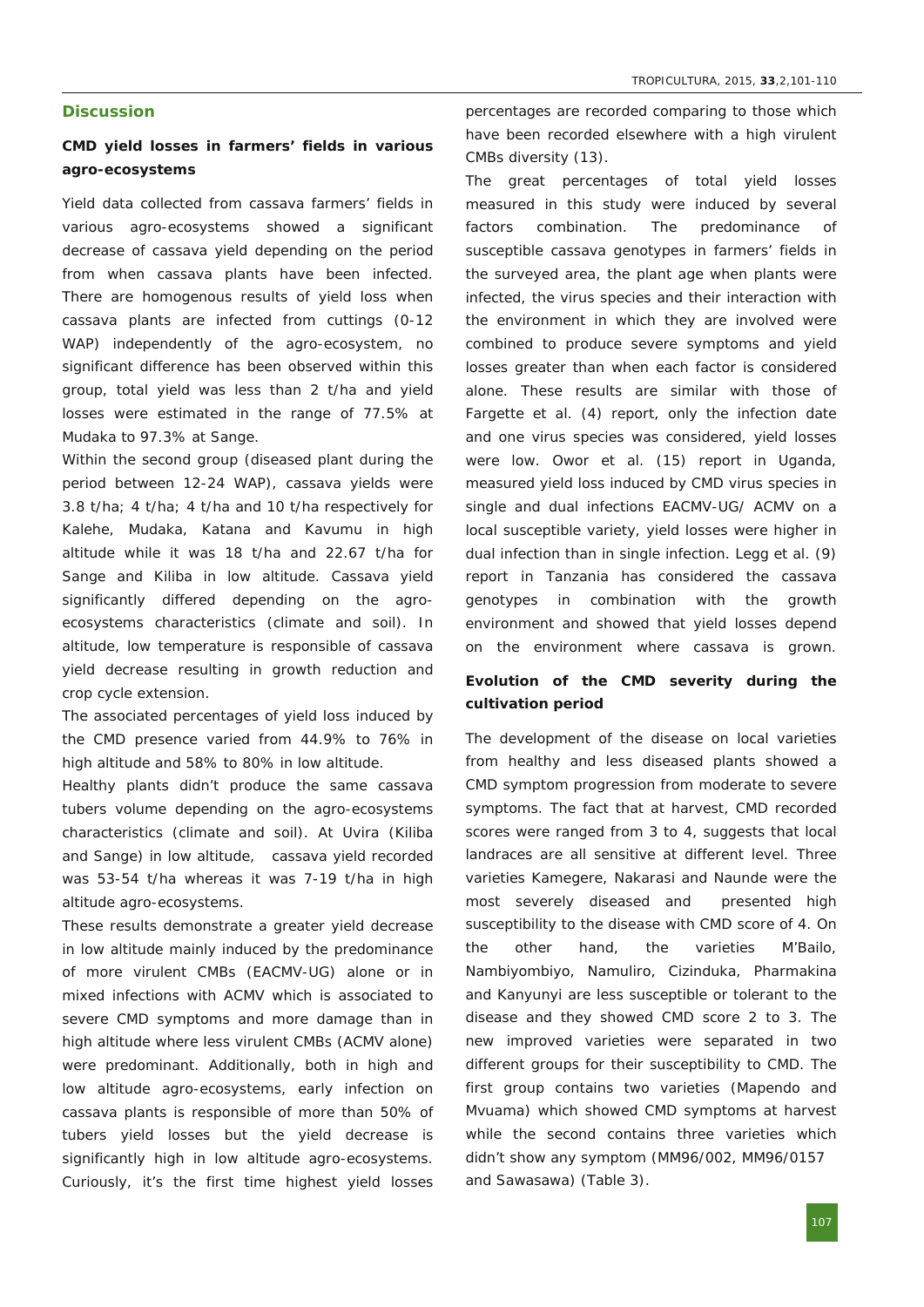This situation is different from the one which has been observed in epidemic zones of Uganda where all local and susceptible genotypes have been rapidly abandoned (9). New improved varieties showed a satisfactory resistant level and didn't show CMD symptoms until harvest except *Mapendo* and *Mvuama* which showed less severe symptoms (severity score 2.2 and 3. *Mvuama* has been introduced as improved variety but due to its susceptibility it's about to be removed). There is a confirmation of what is regularly mentioned in many epidemic zones where some of the new improved and resistant genotypes can rapidly become susceptible when CMD pressure is high. One of the management key of such situation will be to test a large number of cultivated genotypes under epidemic area.

Regarding the various altitude agro-ecosystems, CMD severity score has rapidly progressed in low altitude than in high altitude. In low altitude agroecosystems, diseased plants CMD severity score was of 3-4 while in high altitude any diseased plant have exceeded CMD severity score 3. As described by Colvin *et al.* (3), such observations can be attributed to whitefly population combined to great prevalence of dual virus infections. In low altitude environment, CMD incidence is great, high whitefly population and more EACMV-UG and ACMV-EACMV-UG in mixed infections. Otherwise, in high altitude more ACMV in single infection, low incidence and limited whitefly number were predominant. Temperature is probably the environment factor which is greatly influencing these results.

**CMD severity and its impact on cassava varieties yield**

CMD is known to be responsible for economic losses on cassava yield. In the present study, yield losses depended on local varieties sensitivity, the virus species and the period from when cassava plants were infected in interaction with the agroecosystem. The most of local varieties severely affected have produced 30 or less than 30 tons per hectare while the resistant varieties produced more than 35 tons per hectare. The highest yield level (64 t/ha) was reached by the resistant variety *MM96/002*. Nevertheless, the two local landraces

*Cizinduka* and *Pharmakina* have produced a second best volume of tubers (54 t/ha and 56 t/ha) even when the CMD score was moderate or high (score 34). The disease didn't induce a great decrease of total yield and yield parameters (tubers number per plant, biomass yield and percentage of marketable tubers). The two local landraces produced 8 to 9 tubers/plant and 85 to 100% of marketable tubers which occasioned 12.5 to 15.6% of yield loss only. The most CMD affected landraces produced a limit number of tubers (5-6/plant) and yielded the lowest values, and consequently the highest values of yield losses (53.1 to 68.8%) (Figures 1a, b ,c and d). These results are demonstrating the obvious impact of genotype diversity and suggest more careful on the choice of genotypes. Regarding the results of this study, where new resistant genotypes are yet available for the great number of farmers, local landraces are expected to be planted and produce economic yield provided that healthy cuttings have been used for new cassava plantation (9). Additionally, these local landraces have frequently more associated advantages including the quality traits, flour and cyanide content, resistance to other cassava pests and diseases, long conservation of tubers roots in the soil before harvest. These are probably the main reasons of the upholding of the local landraces in rural areas even where new improved and resistant varieties have been tested and introduced. These observations provide more evidence of benefit of the use of a wide number of tolerant and resistant varieties to benefit from the genotypes mixtures observed in Uganda, resistant varieties were providing protection to CMDsusceptible varieties when growing together. The percentage of dried matter and the cyanide acid

content in cassava tubers haven't been influenced by the CMD severity. In fact, these parameters are varietal heritable characteristics. Local landraces *Pharmakina* and *Cizinduka* have the highest percentage of dried matter compared to improved varieties which is also an interesting quality for harvest especially for market and when cassava products are used for local flour consumption.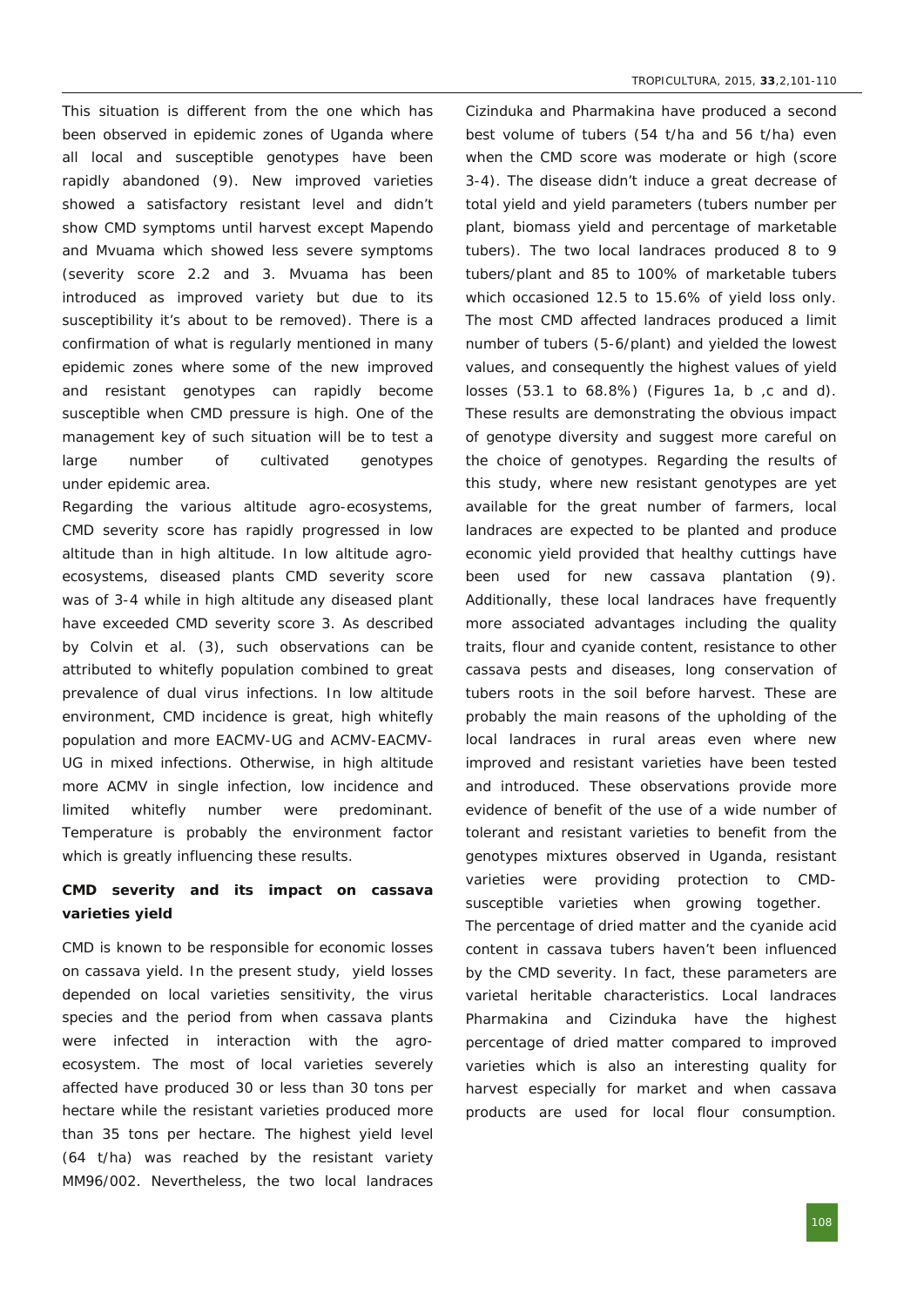# **Conclusion**

Based on the results of this study, cassava mosaic disease is responsible of 77.5 to 97.3% of yield loss when local susceptible genotypes were infected early (from cuttings) and of 45-76% when cassava plants were infected during the three early months. Two improved genotypes (MM96/002 and MM96/0157) produced the highest volume of cassava tubers and didn't show any disease symptoms whereas two local genotypes (*Cizinduka* and *Pharmakina*) were less susceptible and produced more than 50 tons per hectare. These results showed that highest yield losses were recorded when the disease appeared earlier, on local genotypes infected by virulent virus species while the lowest yield losses were recorded when the disease appeared later on local genotypes infected by less virulent species. Resistant nondiseased plants produced the highest yield. The environment in which cassava is cultivated has a great impact on the disease impact. Highest yield losses were recorded in non favorable conditions (high altitude) while in low altitude, the disease has induced lowest losses.

From these results we can highlight the importance of cassava resistant genotypes diversity and their adaptation to environment are important for the disease management strategies. The use of diseased-free materials and phytosanitation of local genotypes are also important where new improved genotypes are yet available.

### **Références bibliographiques**

- 1. Adjata K.D., Muller E., Peterschmitt M., Aziadekey M. & Gumedzoe Y.M.D., 2008, Incidence of cassava viral diseases and first identification of East African cassava mosaic virus an Indian cassava mosaic virus by PCR in Cassava (*Manihot esculenta* Crantz) fields in Togo, Am. J. Plant Physiol., 3, 73-80.
- 2. Berrie L.C., Rybicki E.P. & Rey M.E.C., 2001, Complete nucleotide sequence and host range of South African cassava mosaic virus: further evidence for recombination amongst begomoviruses, *J. Gen. Virol.*, 82, 53-58.
- 3. Colvin J., Omongo C.A., Maruthi M.N., Otim Nape G.W. & Thresh J.M., 2004, Dual begomovirus infection and high Bemisia tabaci populations: two factors driving spread of cassava mosaic disease **pandemic, Plant Pathol., 53, 577-584.**
- 4. Fargette D., Thouvenel J.C. & Fauquet C.M., 1988, Yield losses induced by African cassava mosaic virus in relation to the mode and the date of infection, *Trop. Pest Manag.*, **34**, 8991.
- 5. Fondong V.N., Pita J.S., Rey C., Beachy R.N. & Fauquet C.M., 2000, Evidence of synergism between African cassava mosaic virus and the new double recombinant Geminivirus infecting cassava in Cameroon, *J. Gen. Virol.*, **81**, 287297.
- 6. Harimalala M.A., Villemot J., Hoareau M., Zinga I., Ranomenjanahary S., Reynaud B., Lefeuvre P. & Lett

J.M., 2011, *Phylogénie et phylogéographie des begomovirus associés à la maladie de la mosaïque du manioc à Madagascar*. In : 13 èmes rencontres de virologie végétale (RVV 2011), 16-20 janvier 2011, Aussois, France.

- 7. Legg J.P. & Fauquet C.M., 2004, Cassava mosaic geminiviruses in Africa, Plant Mol. Biol., 56, 585-599.
- 8. Legg J.P., Abele S., Obiero H., Jeremiah S., Bigirimana S. & Ntawuruhunga P., 2005, The cassava mosaic virus disease pandemic and its impact on people's livelihoods in East and Central Africa, Phytopathol., 95, 129-130.
- 9. Legg J.P., Owor B., Sseruwagi P., Ndunguru J., 2006, Cassava mosaic virus disease in East and Central Africa: Epidemiology and management of a regional pandemic, *Adv. Vir. Res.*, **67**, 355418.
- 10. Malowa S.O., Isutsa D.K., Kamau A.W., Obonyo R. & Legg J.P., 2006, Current characteristics of cassava mosaic disease in postepidemic areas increase the range of possible management options, *Ann. Appl. Biol.*, **149**, 137144.
- 11. Maruthi M.N., Seal S., Colvin J., Briddon R.W., & Bull S.E., 2004, East African cassava mosaic Zanzibar virus- a recombinant begomovirus species with a mild phenotype, *Arch. Virol.*, **149**, 23652377.